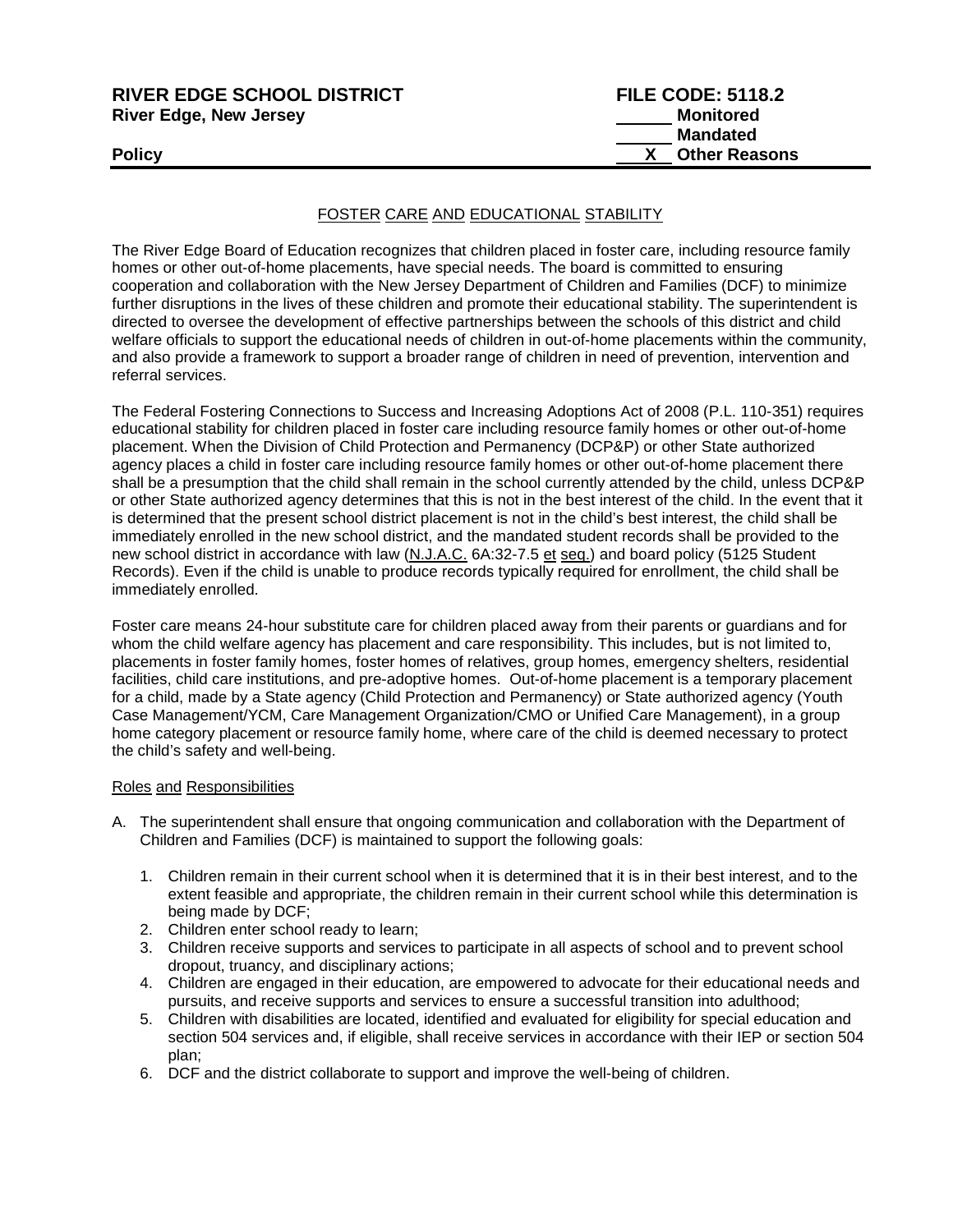# FOSTER CARE AND EDUCATIONAL STABILITY ( continued)

- B. DCP&P employees shall have access to student records, including those that are relevant to current and ongoing child welfare investigations. It is not required to have the written consent of the parent or adult student, or a court order, to release student records to DCP&P or other representatives of a State or local child welfare agency pursuant to P.L. 112-278, S.2, the Uninterrupted Scholars Act;
- C. The superintendent shall designate at least one school district liaison to act as the primary contact person between the schools in the district and child welfare authorities with regard to general information sharing, the development of mutual training and other cooperative efforts (N.J.A.C. 6A:16-11.1(a)6). The responsibilities of the district liaison may include:
	- 1. Facilitating school registration, placement, educational planning, support services, collaboration and problem resolution that may include but are not limited to:
		- a. Healthcare planning (see policies 5141 Student Health and 5141.21 Administration of Medication);
		- b. Child study team referral and assessment;
		- c. Intervention and referral services as necessary and appropriate;
		- d. Ensuring continuity of individualized education program (IEP) as appropriate;
	- 2. Serving as the point person for communication, collaboration, information sharing and resource identification;
	- 3. Acquiring knowledge about outside systems and resources, which may require attendance at crosstrainings offered at state and local levels;
	- 4. Overseeing district staff's implementation of the Interagency Guidance Manual with DCF staff and the local memorandum of agreement (MOA) if developed;
	- 5. Participating in turnkey county-offered trainings and activities that foster collaboration, communication and problem resolution between the education and child welfare communities; and
	- 6. Coordinating with DCP&P to provide the required training of school district employees, volunteers and interns (N.J.A.C. 6A:16-11.1(a)8).

# District of Residence and Tuition

The district of residence is responsible for continuing to educate a child within its own district or paying tuition for a child attending school in another district, and for providing for any needed transportation. Five school days after the best interest determination has been made, the district of residence must make transportation arrangements for the child. The district of residence shall bear the cost of providing the transportation.

- A. Placement in a resource family home:
	- 1. If a child was placed in a resource family home prior to September 9, 2010, the district of residence shall be the district in which the resource family parents reside. If such a child in a resource family home is subsequently placed in a State facility or by a State agency, the district of residence of the child shall then be determined as if no such resource family placement had occurred;
	- 2. If a child was or is placed in a resource family home on or after September 9, 2010, the district of residence shall be the present district of residence of the parent or guardian with whom the child lived prior to the most recent placement in a resource family home.
- B. Placement in residential State facilities

When a child is placed in a residential State facility, or has been placed by State agencies in a group home, skill development home, private school or out-of-State facility, the district of residence shall be the present district of residence of the parent or guardian with whom the child lived prior to his most recent admission to a State facility or most recent placement by a State agency.

C. If the district of residence cannot be determined, or if the criteria identify a district of residence outside of the State, or if the child has resided in a domestic violence shelter or transitional living facility located outside of the district of residence for more than one year, the State shall assume fiscal responsibility for the tuition of the child (N.J.S.A. 18A:7B-12).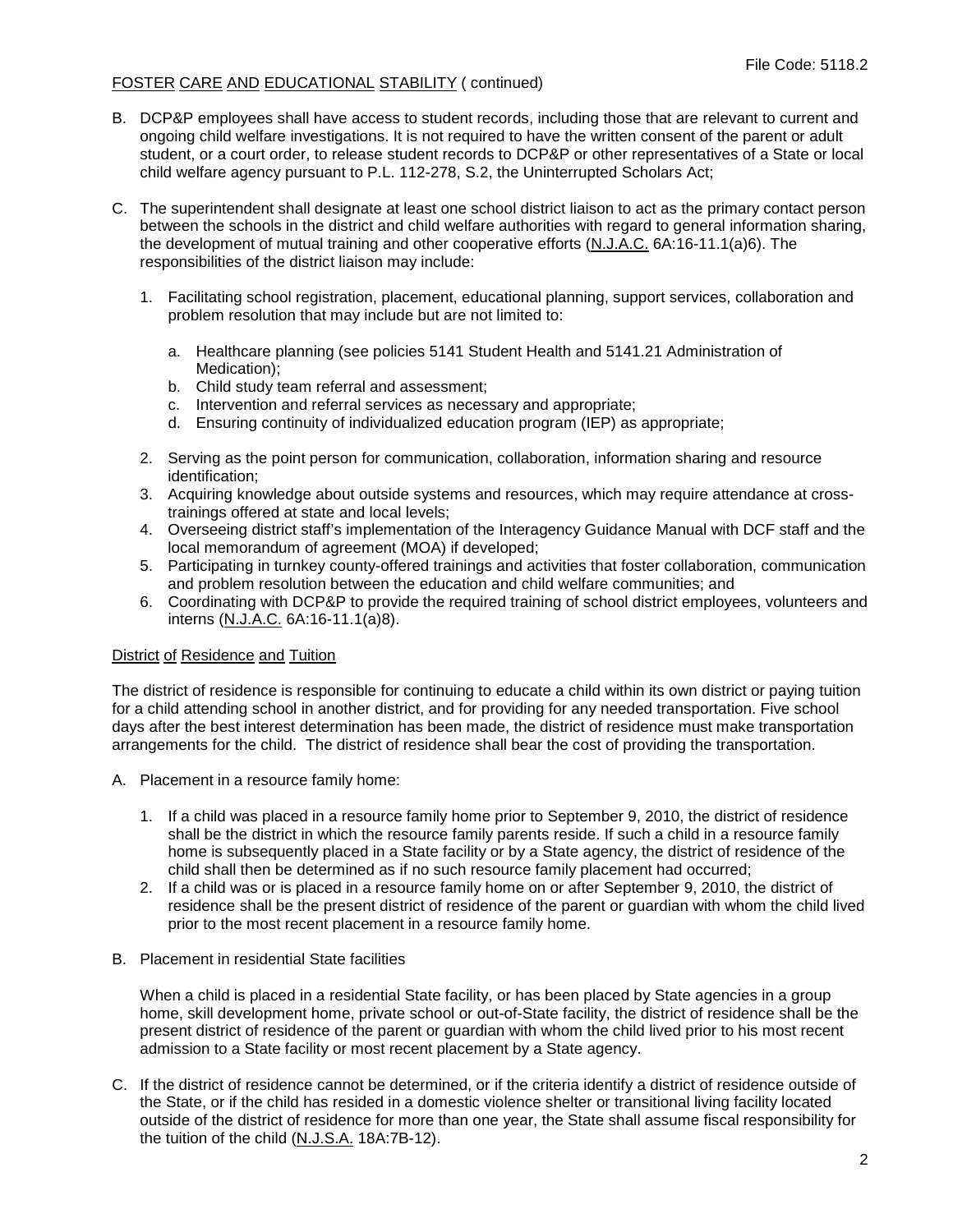# FOSTER CARE AND EDUCATIONAL STABILITY ( continued)

# **Transportation**

- A. Transportation for students living in group homes shall be the responsibility of the resident district board of education as detailed above and according to law (N.J.S.A. 18A:7B-12);
- B. Transportation for students placed in a resource family home on or prior to September 9, 2010 shall be the responsibility of the resident district board of education in which the resource family home is located and shall follow the requirements of law (N.J.S.A. 18A:39-1 et seq.) and board policy 3541.1 Transportation Routes and Safety.
- C. For students removed from the custody of their parent or legal guardian and placed in a resource family home or moved from placement in one resource family home to another after September 9, 2010:
	- 1. The school district of residence for the student is the school district in which the student's parent or legal guardian was living at the time of the student's placement;
	- 2. When a student is placed in a resource family home that is located within the student's school district of residence, the school district of residence shall provide transportation services; and
	- 3. When a student is placed in a resource family home that is located outside of the student's school district of residence, the school district in which the resource family home is located shall arrange for transportation services in consultation with the school district of residence. The school district of residence shall be responsible for the cost of transportation.

### Transferring Student Records

When a child is placed in foster care including a resource family home or other out-of-home placement and newly enrolls in the district, the superintendent or his or her designee shall immediately contact the school of origin to obtain relevant academic and other records*.* The request for records shall be submitted in writing within 10 school days of enrollment. The superintendent or his or her designee shall also ensure records of students who are required to transfer to another school district as a result of foster placement, are transferred expeditiously and in accordance with law (N.J.A.C. 6A:32-7.5) and board regulations.

#### Implementation

The superintendent shall oversee the development of procedures for collaboration with DCP&P and tuition reimbursement to avoid barriers to immediate enrollment.

| NJSBA Review/Update: | August 2017  |
|----------------------|--------------|
| Adopted:             | May 23, 2018 |

#### Key Words

Foster Care, Resource Family Home, Out-of-Home Placement, DCP&P, Child Welfare, Liaison

| Legal References: N.J.S.A. 18A:7B-12<br>N.J.S.A. 18A:7F-24 | Determination of district of residence<br>Submission of budget for educational programs in State<br>facilities |
|------------------------------------------------------------|----------------------------------------------------------------------------------------------------------------|
| See particularly:                                          | N.J.S.A. 18A:7F-43 et seq. School Funding Reform Act of 2008                                                   |
| N.J.S.A. 18A:7F-49                                         | Determination of base per student amount; grade level<br>weights                                               |
| N.J.S.A. 18A:36-19a.                                       | Student records                                                                                                |
| N.J.S.A. 18A:36-25.1                                       | Certified copy of birth certificate required for enrollment in<br>school, records                              |
| N.J.S.A. 18A:39-1 et seq.                                  | Transportation to and from schools                                                                             |
| N.J.S.A. 30:4C-26                                          | Placing child in resource family home or institution                                                           |
| N.J.S.A. 30:4C-26b                                         | Child in resource family home, determination of school<br>placement                                            |